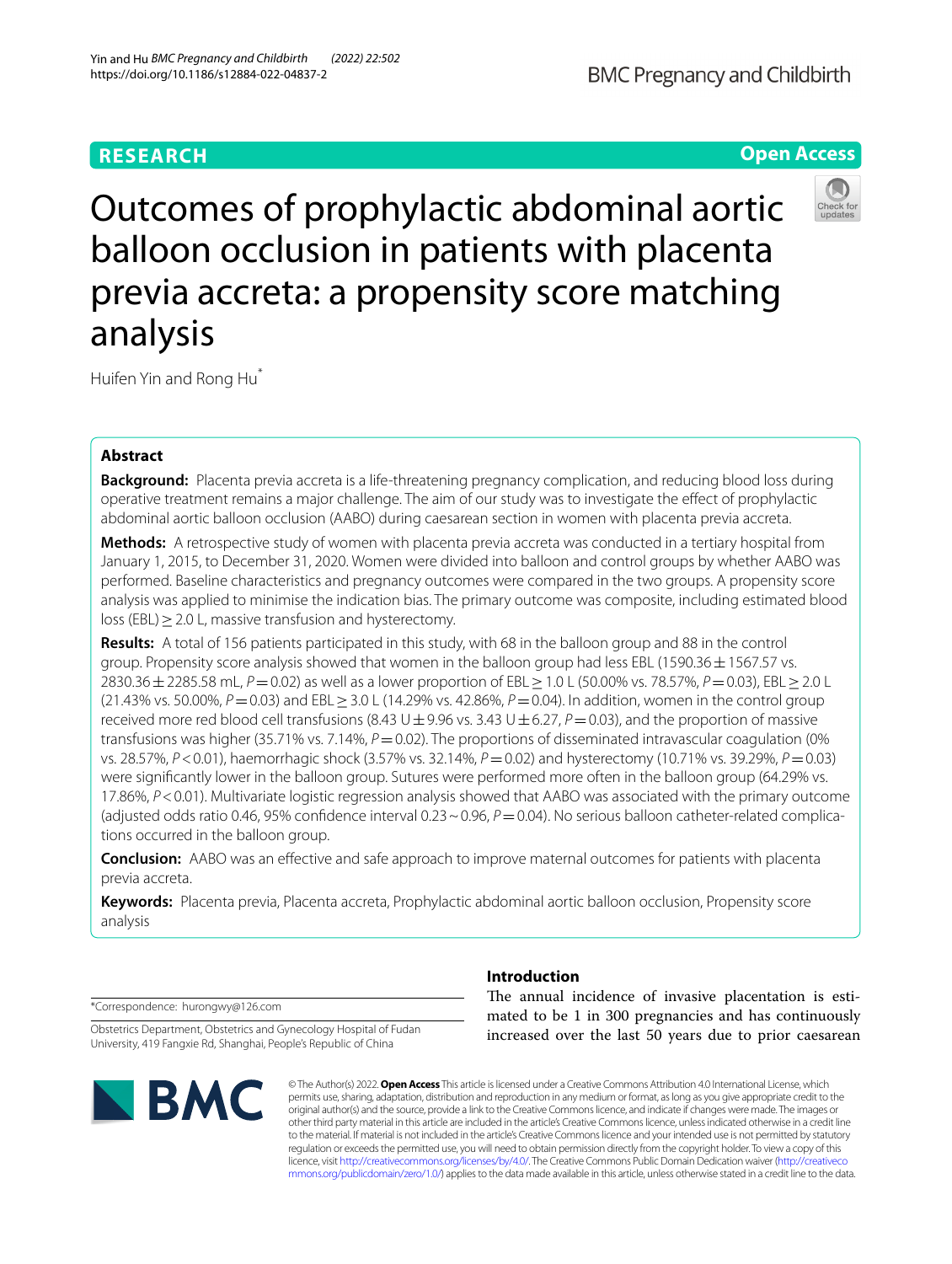section, advanced maternal age and assisted reproductive technology [\[1](#page-7-0)]. Placenta accreta spectrum (PAS) is frequently associated with placenta previa [[2\]](#page-7-1), a lifethreatening pregnancy complication. It may cause severe haemorrhaging, adjacent organ damage and infection, increasing maternal and neonatal mortality and morbidities [\[3\]](#page-7-2). Scheduled caesarean delivery near term is the management choice for women with placenta accreta in many clinical guidelines [\[4](#page-7-3)–[6\]](#page-7-4). However, reducing blood loss and preserving fertility remain challenging during the operative treatment of placenta previa accreta.

Prophylactic abdominal aortic balloon occlusion (AABO) is a new technique to block blood perfusion in the uterus, reducing postpartum haemorrhage and the rate of hysterectomy  $[7-9]$  $[7-9]$ . However, the efficacy of AABO is uncertain because of the limited amount of literature and cases. Placement of balloon catheters may also cause complications such as thrombosis diseases, haematoma and rarely artery rupture  $[10-12]$  $[10-12]$ . Therefore, the objective of our study was to investigate whether AABO during caesarean section was efective and safe for women with placenta previa accreta.

## **Methods**

This retrospective study was conducted using medical records of women with placenta previa accreta in a single tertiary hospital from January 1, 2015, to December 31, 2020. Placenta previa was diagnosed through routine prenatal ultrasound in the third trimester by experienced ultrasonographers. Ultrasonographic diagnosis of placenta accreta was based on previously reported criteria [\[13–](#page-7-9)[15\]](#page-7-10) when at least one of the following abnormal ultrasound fndings were present: loss of retroplacental clear zone, myometrial thinning, multiple placental lacunae, subplacental hypervascularity, turbulent fow in lacunae and bladder wall interruption. Magnetic resonance imaging (MRI) was performed according to the managing obstetrician's discretion. Characteristics of MRI considered suggestive of placenta accreta included the following [[16–](#page-7-11)[18\]](#page-7-12): uterine bulging, intraplacental dark bands on T2-weighted imaging, heterogeneous placental signal, bladder tenting, placental protrusion into the cervix, or more than one of these characteristics. Placenta accreta was confrmed during surgery when there was a lack of spontaneous complete separation of the placenta from its basal plate, requiring manual removal or after direct visualization of placental tissue protruding through the uterine serosa. The degree of placenta accreta was diagnosed by clinical criteria and histologic criteria according to the International Federation of Gynecology and Obstetrics (FIGO) classifcation from 2018  $[19]$  $[19]$ . The inclusion criteria were women diagnosed with placenta previa and suspicious accreta by ultrasound

or MRI before caesarean delivery who were confrmed to have accreta after caesarean delivery. The exclusion criteria were multiple pregnancies and women with a delivery week<28 weeks.

A total of 156 women participated in this study (Fig. [1](#page-2-0)). They were divided into a balloon group  $(n=68)$  and a control group  $(n=88)$  based on whether they received AABO. Prophylactic placement of balloon catheters was performed at the surgeon's discretion. All women who received balloon catheters provided written informed consent. For all women in the control group, written informed consent was signed for caesarean delivery without prophylactic placement of balloon catheters. For women in the balloon group, the balloon catheter was performed before surgery, and the procedure was as follows. The catheter was inserted via the right femoral artery and placed at the abdominal aorta (above the division of the common iliac artery and under the renal ostia from the aorta) under fuoroscopic guidance with the balloon deflated. Then, the patient was transferred to the operating room for caesarean delivery. The balloon was inflated immediately after cord clamping. The balloon was infated for no longer than 10 min and was then defated for 1 min if the bleeding was active. If the bleeding became inactive, the balloon was kept defated until the surgery was completed. After delivering the neonate, gentle controlled cord traction was performed in hopes of detaching the placenta if no placenta percreta was suspicious and no heavy bleeding happened. If removal of the placenta failed and the surgeons considered conservative management reasonable, surgical procedures including manual removal of the placenta, clamping and resecting the residual adherent tissue and the afected uterine wall, focal suturing on the placental detachment surface, and the uterine wall reconstruction were performed. Intraoperative haemostatic approaches such as uterine compression sutures, intrauterine gauze packing, intrauterine balloon tamponade and uterine artery ligation could be performed to control bleeding at the surgeon's discretion. When all conservative therapies failed, the decision to perform a hysterectomy was made by at least two experienced surgeons. The catheter was removed after the surgery, and uterine artery embolisation was adopted if the patient was haemodynamically stable but exhibited persistent slow bleeding. For women in the control group, caesarean delivery was directly performed, and the perioperative management of the two groups was similar.

Maternal characteristics and pregnancy outcomes were collected. Maternal outcomes included operation time, estimated blood loss (EBL), autologous blood transfusion, homologous transfusion including packed red blood cells (PRBCs) transfusion, fresh frozen plasma (FFP) transfusion and other blood transfusions, intraoperative uterine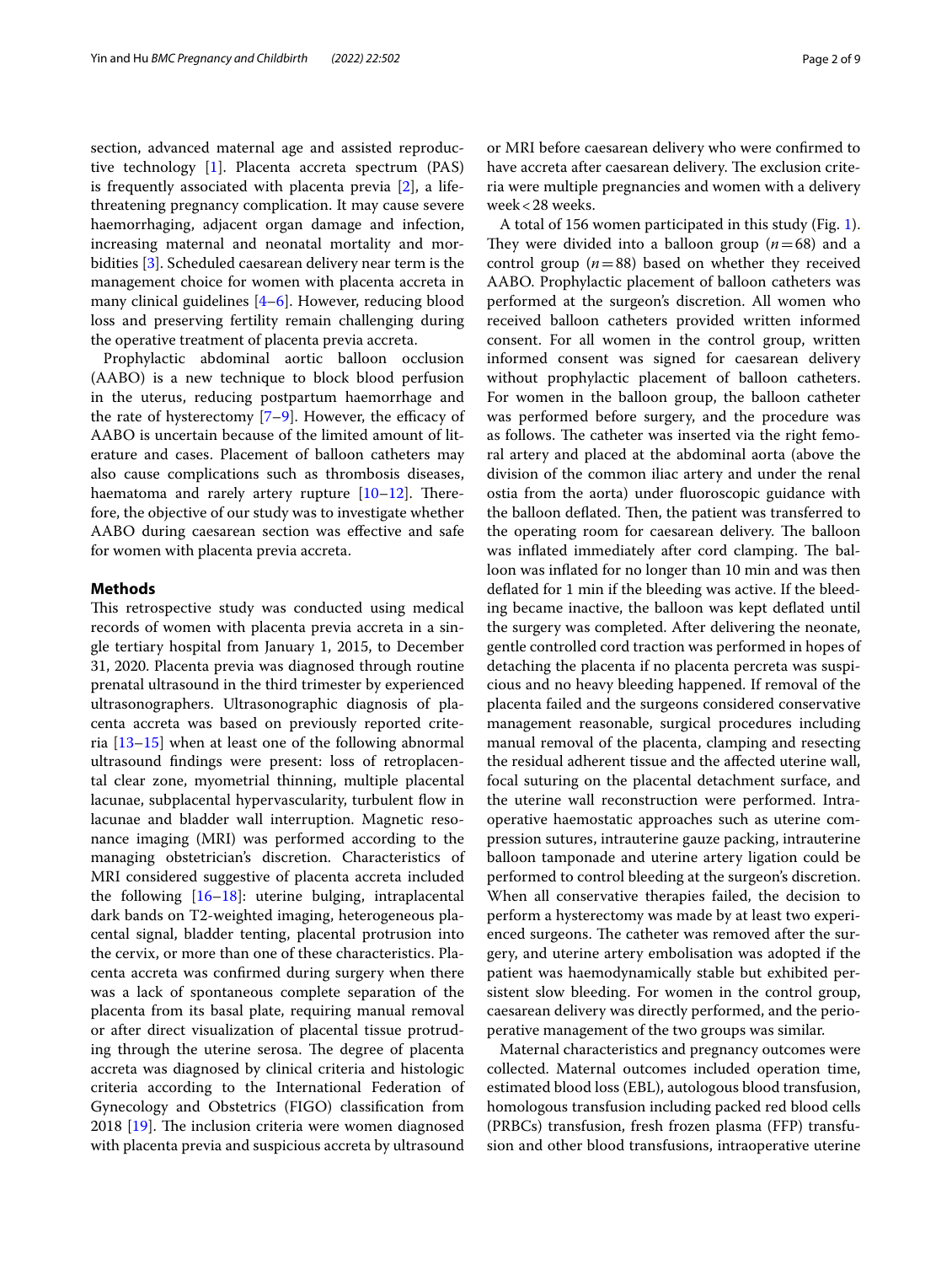

<span id="page-2-0"></span>compression suture, intrauterine gauze packing, intrauterine balloon tamponade, intraoperative bladder injury, hysterectomy, disseminated intravascular coagulation (DIC), haemorrhagic shock, uterine artery embolisation after surgery, relaparotomy, maternal length of antibiotic use, maternal length of hospital stay after surgery, complications of thromboembolism diseases, haematoma and artery rupture. The amount of intraoperative EBL was determined by adding blood volume in the surgical suction bottle (excluding amniotic fuid), that on gauze, and the visually estimated volume on the operating table. The primary outcomes included  $EBL \geq 2.0$  L, massive transfusion (transfusion of 10 or more units of packed red blood cells) and hysterectomy. Neonatal outcomes included gestational weeks at delivery, birthweight, Apgar score  $\leq$  7 at 1 min, Apgar score  $\leq$  7 at 5 min, neonatal intensive care unit (ICU) admission, assisted ventilation, pulmonary surfactant use, the complication of neonatal respiratory distress syndrome (NRDS), wet lung, neonatal asphyxia, neonatal infection, hyperbilirubinemia, antibiotic administration and neonatal length of hospital stay.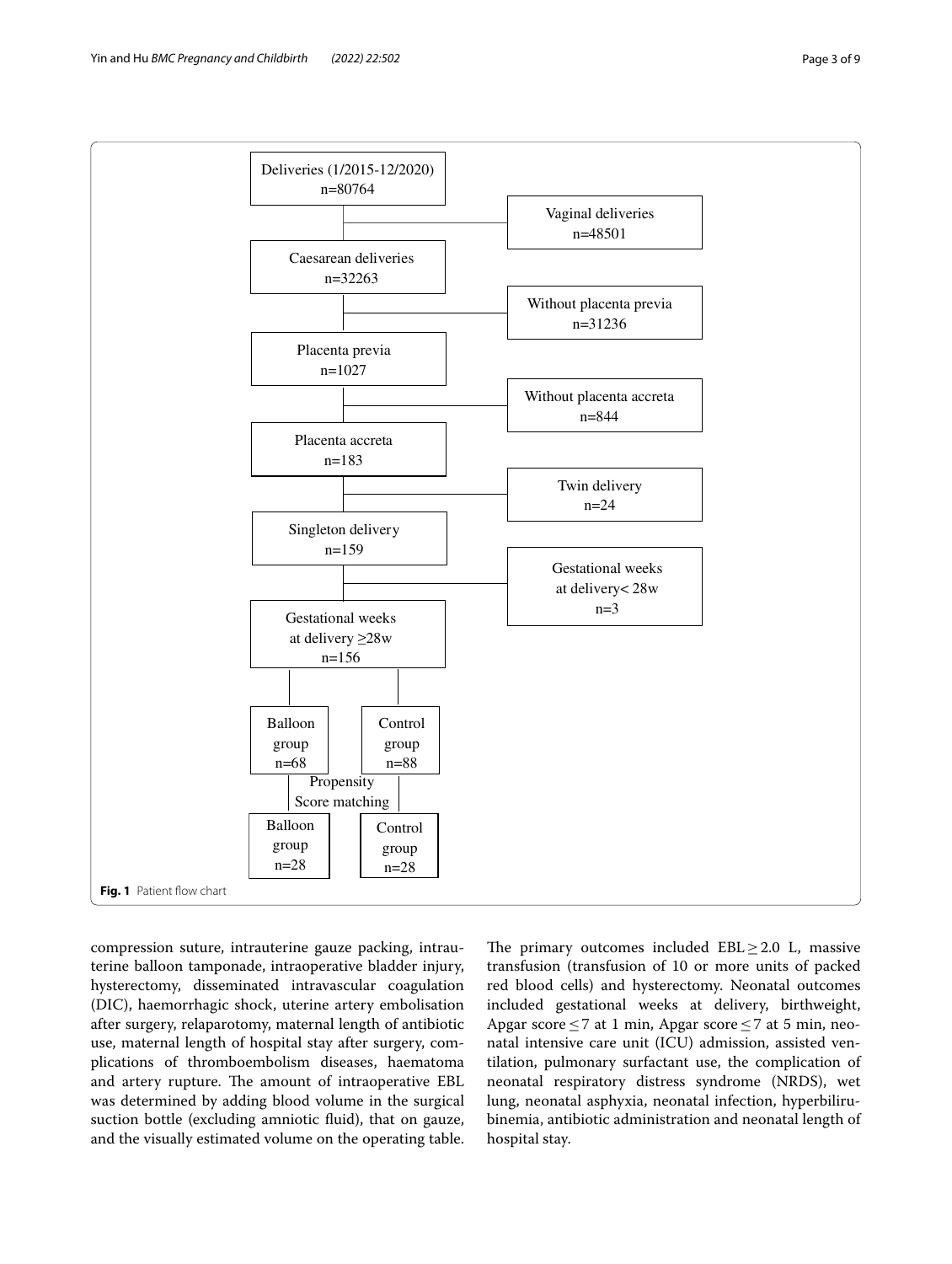Data were analysed by SPSS statistical software version 22.0. Quantitative variables are presented as the mean $\pm$ standard deviation (SD), and qualitative variables are presented as frequencies and percentages. Continuous data were compared using Student's t test or Wilcoxon rank-sum test for nonnormally distributed continuous variables. Categorical data were compared using the  $x^2$  test or Fisher's exact test. A propensity score analysis with 1:1 matching was applied to minimise the indication bias of the two groups. Univariate analyses were adopted to screen characteristics with *P*<0.2, and then a multivariable logistic regression model was adopted to acquire independent predictors for the composite primary outcome. *P*<0.05 was considered statistically signifcant.

# <span id="page-3-0"></span>**Table 1** Baseline characteristics of two groups

|                                         | <b>Entire cohort</b> |                    |          | Propensity score-matched cohort |                    |         |
|-----------------------------------------|----------------------|--------------------|----------|---------------------------------|--------------------|---------|
|                                         | Balloon(68)          | Control(88)        | P value  | Balloon(28)                     | Control(28)        | P value |
| Maternal age, y                         | $33.38 \pm 4.65$     | $33.80 \pm 4.13$   | 0.56     | 33.79±5.43                      | $33.32 \pm 4.41$   | 0.73    |
| BMI at delivery, kg/m <sup>2</sup>      | $26.54 \pm 3.38$     | $26.45 \pm 3.75$   | 0.87     | $26.25 \pm 3.09$                | $26.05 \pm 2.50$   | 0.80    |
| Gravidity                               |                      |                    |          |                                 |                    |         |
| $\leq$ 3                                | 43(63.24%)           | 37(42.05%)         | $0.01*$  | 13(46.43%)                      | 15(53.57%)         | 0.59    |
| $\geq$ 4                                | 25(36.76%)           | 51(57.95%)         |          | 15(53.57%)                      | 13(46.43%)         |         |
| Parity                                  |                      |                    |          |                                 |                    |         |
| $\leq$ 1                                | 59(86.76%)           | 75(85.23%)         | 0.78     | 22(78.57%)                      | 24(85.71%)         | 0.73    |
| $\geq$ 2                                | 9(13.24%)            | 13(14.77%)         |          | 6(21.43%)                       | 4(14.29%)          |         |
| Prior uterine curettage                 |                      |                    |          |                                 |                    |         |
| $\leq$ 2                                | 59(86.76%)           | 65(73.86%)         | $0.048*$ | 24(85.71%)                      | 24(85.71%)         | 1.00    |
| $\geq 3$                                | $9(13.24\%)$         | 23(26.14%)         |          | 4(14.29%)                       | 4(14.29%)          |         |
| Prior cesarean deliveries               |                      |                    |          |                                 |                    |         |
| $\leq$ 1                                | 59(86.76%)           | 77(87.50%)         | 0.89     | 23(82.14%)                      | 25(89.29%)         | 0.70    |
| $\geq$ 2                                | $9(13.24\%)$         | 11(12.50%)         |          | 5(17.86%)                       | 3(10.71%)          |         |
| History of placenta previa              |                      |                    |          |                                 |                    |         |
| Yes                                     | 7(10.29%)            | 5(5.68%)           | 0.28     | 1(3.57%)                        | 1(3.57%)           | 1.00    |
| No                                      | 61(89.71%)           | 83(94.32%)         |          | 27(96.43%)                      | 27(96.43%)         |         |
| History of postpartum hemorrhage        |                      |                    |          |                                 |                    |         |
| Yes                                     | 6(8.82%)             | $1(1.14\%)$        | 0.06     | 1(3.57%)                        | 1(3.57%)           | 1.00    |
| No                                      | 62(91.18%)           | 87(98.86%)         |          | 27(96.43%)                      | 27(96.43%)         |         |
| Hypertensive disorders                  |                      |                    |          |                                 |                    |         |
| Yes                                     | $3(4.41\%)$          | 6(6.82%)           | 0.77     | 2(7.14%)                        | 2(7.14%)           | 1.00    |
| No                                      | 65(95.59%)           | 82(93.18%)         |          | 26(92.86%)                      | 26(92.86%)         |         |
| Gestational diabetes mellitus           |                      |                    |          |                                 |                    |         |
| Yes                                     | 10(14.71%)           | 13(14.77%)         | 1.00     | 4(14.29%)                       | 1(3.57%)           | 0.35    |
| No                                      | 58(85.29%)           | 75(85.23%)         |          | 24(85.71%)                      | 27(96.43%)         |         |
| Anterior placenta                       |                      |                    |          |                                 |                    |         |
| Yes                                     | 57(83.82%)           | 64(72.73%)         | 0.10     | 22(78.57%)                      | 21(75.00%)         | 0.75    |
| No                                      | 10(14.93%)           | 24(27.27%)         |          | 6(21.43%)                       | 7(25.00%)          |         |
| Degree of PAS                           |                      |                    |          |                                 |                    |         |
| Grade 1 (Placenta accreta)              | 23(33.82%)           | 36(40.91%)         | 0.56     | $0(0.00\%)$                     | 3(10.71%)          | 0.19    |
| Grade 2 (Placenta increta)              | 38(55.88%)           | 46(52.27%)         |          | 16(57.14%)                      | 13(46.43%)         |         |
| Grade 3 (Placenta percreta)             | 7(10.29%)            | 6(6.82%)           |          | 12(42.86%)                      | 12(42.86%)         |         |
| Preoperative level of hemoglobin (g/dl) | $110.28 \pm 10.18$   | $109.58 \pm 11.50$ | 0.69     | $110.39 \pm 9.09$               | $110.29 \pm 12.38$ | 0.97    |
| Gestational age at delivery             | $35.98 \pm 1.82$     | $35.52 \pm 2.49$   | 0.21     | $35.98 \pm 2.18$                | 35.44 ± 2.70       | 0.41    |

*Abbreviations*: *BMI* Body mass index, *PAS* Placenta accreta spectrum

Values are given as mean  $\pm$  SD or number (percentage)

\* Signifcance values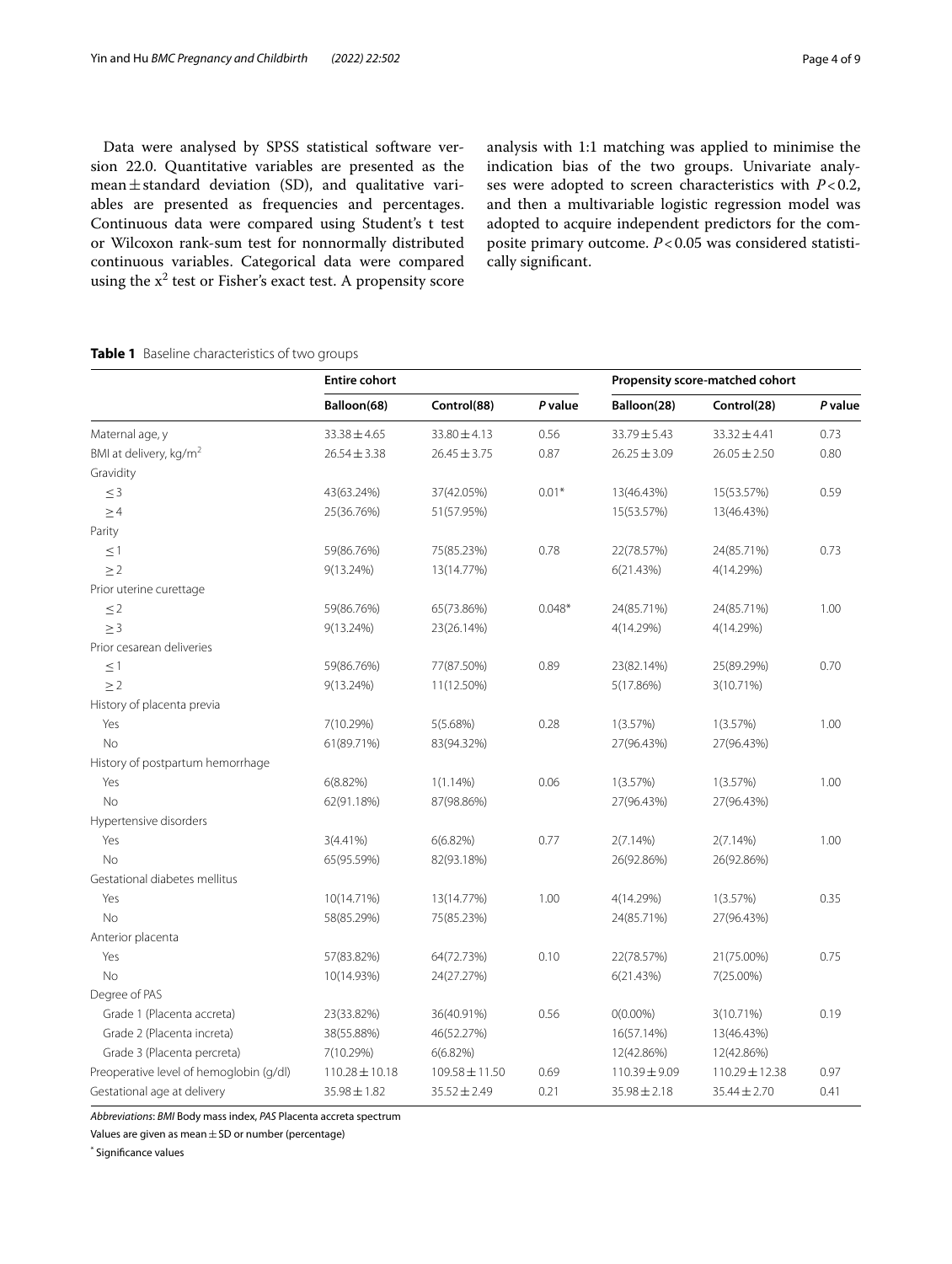# **Results**

A total of 156 eligible women with placenta previa accreta participated in this study, and 68 (43.59%) received prophylactic abdominal aortic balloon before caesarean delivery. The characteristics of the entire cohort and propensity score-matched cohort are shown in Table [1.](#page-3-0) In the entire cohort, the proportions of gravidity≥4 (36.76% vs. 57.95%, *P*=0.01) and prior uterine curettage > 3 (13.24% vs. 26.14%) were significantly different between the two groups. After propensity score matching, 28 women were included in each group, and all characteristics were comparable between the balloon and control groups.

Maternal outcomes are shown in Table [2](#page-4-0). In the propensity score-matched cohort, women in the balloon group had significantly less EBL  $(1590.36 \pm 1567.57 \text{ vs.})$ 2830.36  $\pm$  2285.58 mL, *P* = 0.02) and a lower proportion of EBL≥1.0 L (50.00% vs. 78.57%,  $P = 0.03$ ), EBL≥2.0 L (21.43% vs. 50.00%,  $P = 0.03$ ) and EBL  $\geq 3.0$  L (14.29%) vs. 42.86%,  $P = 0.04$ ). The number of RBC transfusions in the control group was significantly higher  $(8.43 \pm 9.96)$ vs.  $3.43 \pm 6.27$ ,  $P = 0.03$ ), and the proportion of massive transfusions was also higher (35.71% vs. 7.14, *P*=0.02). The proportions of DIC (0% vs. 28.57%,  $P < 0.01$ ), haemorrhagic shock (3.57% vs. 32.14%, *P*=0.02) and hysterectomy (10.71% vs. 39.29%,  $P = 0.03$ ) were significantly lower in the balloon group. Sutures were performed more often in women with balloon placement during caesarean Sect. (64.29% vs. 17.86%, *P*<0.01). No serious balloon catheter-related complications, including thromboembolic disease, haematoma or artery rupture, occurred in women with balloon occlusion. Neonatal outcomes are shown in Table [3,](#page-5-0) and there were no significant differences between the two groups in the propensity scorematched cohort  $(P > 0.05)$ .

Univariate analysis showed that the degree of PAS and AABO were potentially associated with the primary outcome (*P*<0.02) (Table [4\)](#page-6-0). Multivariate logistic regression

<span id="page-4-0"></span>**Table 2** Maternal outcomes of women in the two groups

| Operation time, min                          | $98.66 \pm 43.52$   | $100.56 \pm 54.72$    | 0.82      | $100.18 \pm 48.07$    | $111.00 \pm 57.29$    | 0.45                  |
|----------------------------------------------|---------------------|-----------------------|-----------|-----------------------|-----------------------|-----------------------|
| EBL, L                                       | 1604.56 ± 1481.37   | 2078.32 ± 1822.87     | 0.08      | 1590.36 ± 1567.57     | 2830.36 ± 2285.58     | $0.02*$               |
| $EBL \geq 1.0L$                              | 36 (52.94%)         | 54 (61.36%)           | 0.29      | 14(50.00%)            | 22(78.57%)            | $0.03*$               |
| EBL > 2.0L                                   | 16 (23.53%)         | 35 (39.77%)           | $0.03*$   | 6(21.43%)             | 14(50.00%)            | $0.03*$               |
| EBL > 3.0L                                   | 11 (16.18%)         | 26 (29.55%)           | 0.05      | 4(14.29%)             | 12(42.86%)            | $0.04*$               |
| Transfusion                                  |                     |                       |           |                       |                       |                       |
| Proportion of homologous transfusion         | 48 (70.59%)         | 62 (70.45%)           | 0.99      | 17(60.71%)            | 24(85.71%)            | 0.07                  |
| Autologous blood                             | $402.81 \pm 442.72$ | $279.68 \pm 452.46$   | 0.09      | $369.57 \pm 429.85$   | $362.11 \pm 501.39$   | 0.95                  |
| RBC, U                                       | $3.96 \pm 6.00$     | $5.55 \pm 7.13$       | 0.14      | $3.43 \pm 6.27$       | $8.43 \pm 9.96$       | $0.03*$               |
| FFP, mL                                      | $492.71 \pm 632.25$ | $567.05 \pm 660.32$   | 0.48      | $435.86 \pm 606.17$   | 825.00 ± 915.56       | 0.07                  |
| Cryoprecipitate, U                           | $7.09 \pm 9.66$     | $6.53 \pm 8.31$       | 0.70      | $7.21 \pm 11.46$      | $8.21 \pm 9.18$       | 0.72                  |
| Total transfusion                            | 1783.82 ± 2125.00   | $1912.13 \pm 2134.35$ | 0.71      | $1607.21 \pm 2212.48$ | $2730.32 \pm 2777.92$ | 0.72                  |
| Massive transfusion                          | 8(11.76%)           | 22(25.00%)            | $0.04*$   | $2(7.14\%)$           | 10(35.71%)            | $0.02*$               |
| DIC                                          | $3(4.41\%)$         | 15(17.04%)            | $0.03*$   | $0(0.00\%)$           | 8(28.57%)             | $< 0.01$ <sup>*</sup> |
| Hemorrhagic shock                            | 6(8.82%)            | 16(18.39%)            | 0.09      | 1(3.57%)              | 9(32.14%)             | $0.02*$               |
| Hysterectomy                                 | 12(17.65%)          | 23(26.14%)            | 0.21      | 3(10.71%)             | 11(39.29%)            | $0.03*$               |
| Bladder injury                               | $2(2.94\%)$         | $3(3.41\%)$           | 0.87      | $0(0.00\%)$           | 1(3.57%)              | 1.00                  |
| Intrauterine gauze packing/balloon tamponade | 43((63.24%)         | 52(59.09%)            | 0.60      | 15(53.57%)            | 19(67.86%)            | 0.27                  |
| Intraoperative uterine compression suture    | 35(51.47%)          | 27(30.68%)            | $0.01*$   | 18(64.29%)            | 5(17.86%)             | $< 0.01*$             |
| Uterine artery embolization after surgery    | 30(44.12%)          | 20(22.73%)            | $< 0.01*$ | 8(28.57%)             | 7(25.00%)             | 0.76                  |
| Relaparotomy                                 | 5(7.35%)            | 8(9.09%)              | 0.68      | 1(3.57%)              | 5(17.86%)             | 0.20                  |
| Length of maternal antibiotic use, d         | $4.71 \pm 3.16$     | $3.97 \pm 2.43$       | 0.11      | $4.25 \pm 2.66$       | $4.50 \pm 2.86$       | 0.74                  |
| Length of maternal stay after surgery, d     | $7.66 \pm 4.42$     | $6.51 \pm 2.82$       | 0.05      | $7.29 \pm 4.22$       | $6.68 \pm 3.00$       | 0.54                  |
| Thromboembolism diseases                     | $\Omega$            | $\mathbf{0}$          | <b>NA</b> | $\mathbf{0}$          | $\circ$               | <b>NA</b>             |
| Hematoma                                     | $\Omega$            | $\mathbf{0}$          | <b>NA</b> | $\Omega$              | $\circ$               | <b>NA</b>             |
| Artery rupture                               | 0                   | $\overline{0}$        | <b>NA</b> | 0                     | $\mathbf{0}$          | <b>NA</b>             |

**Variable Balloon(68) Control(88)** *P* **value Balloon(28) Control(28)** *P* **value**

*Abbreviations*: *EBL* Estimated blood loss, *RBC* Red blood cells, *FFP* Fresh frozen plasma, *DIC* Disseminated intravascular coagulation

Values are given as mean  $\pm$  SD or number (percentage)

\* Signifcance values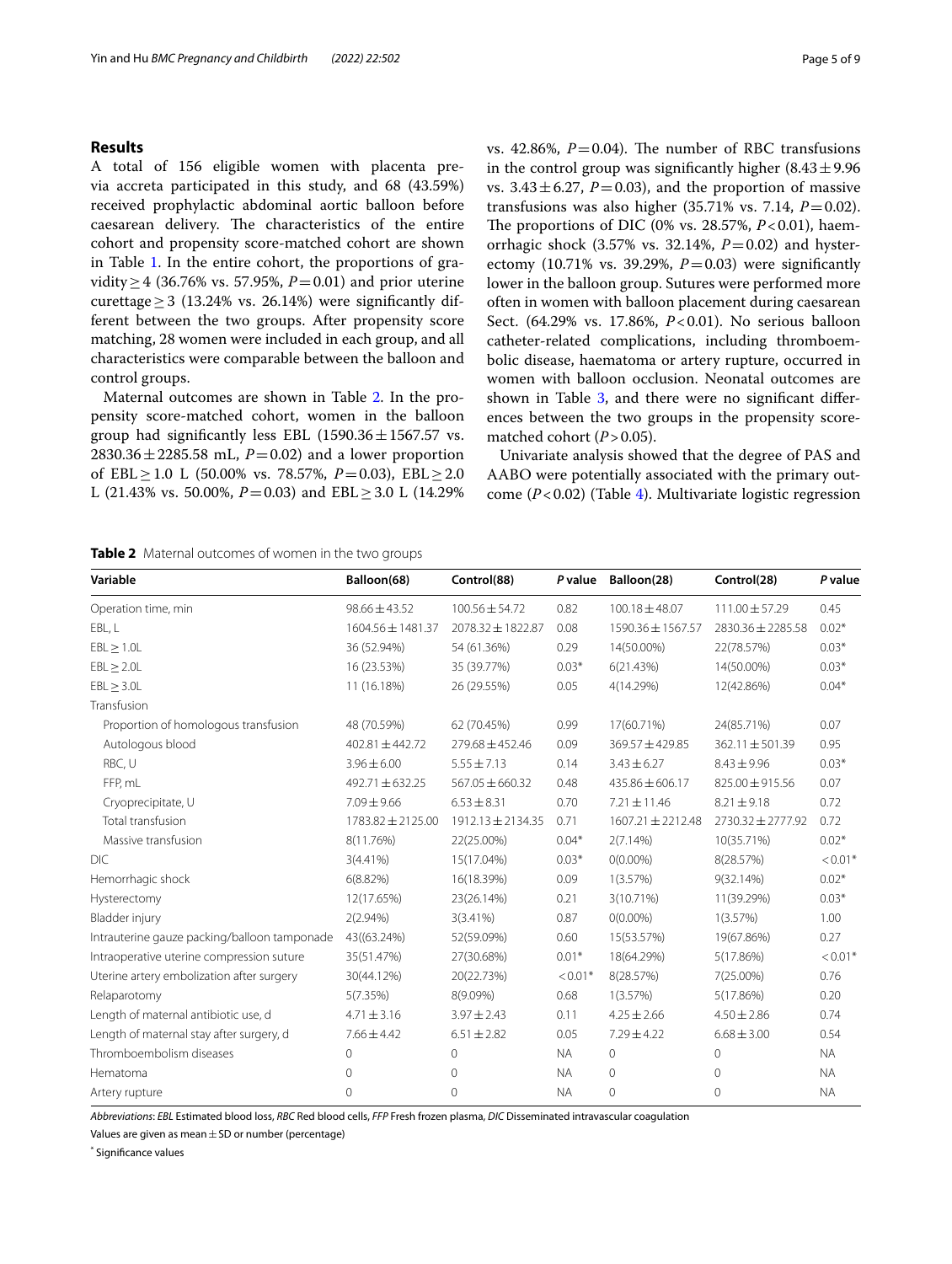| Variable                            | Balloon(68)      | Control(88)          | P value   | Balloon(28)      | Control(28)          | P value |
|-------------------------------------|------------------|----------------------|-----------|------------------|----------------------|---------|
| Gestational weeks at delivery, wk   | $35.98 \pm 1.82$ | $35.52 \pm 2.49$     | 0.21      | $35.98 \pm 2.18$ | $35.44 \pm 2.70$     | 0.41    |
| Birthweight, g                      | 2778.75 ± 543.86 | $2617.40 \pm 594.53$ | 0.08      | 2749.82 ± 591.75 | $2571.61 \pm 613.86$ | 0.27    |
| Apgar score $\leq$ 7 at 1 min       | 19(27.94%)       | 6(6.82%)             | $< 0.01*$ | 6(21.43%)        | $2(7.14\%)$          | 0.25    |
| Apgar score $\leq$ 7 at 5 min       | 2(2.94%)         | 2(2.27%)             | 1.00      | $2(7.14\%)$      | 1(3.57%)             | 1.00    |
| Neonatal ICU admission              | 45(66.18%)       | 46(52.27%)           | 0.08      | 18(64.29%)       | 14(50.00%)           | 0.28    |
| Assisted ventilation                | 38(55.88%)       | 38(43.18%)           | 0.12      | 15(53.57%)       | 12(42.86%)           | 0.42    |
| Pulmonary surfactant use            | 13(19.12%)       | 25(28.41%)           | 0.18      | 4(14.29%)        | 7(25.00%)            | 0.31    |
| <b>NRDS</b>                         | 12(17.65%)       | 24(27.27%)           | 0.16      | 4(14.29%)        | 6(21.43%)            | 0.73    |
| Wet lung                            | 26(38.24%)       | 13(14.77%)           | $< 0.01*$ | 11(39.29%)       | 5(17.86%)            | 0.08    |
| Neonatal asphyxia                   | 19(27.94%)       | $6(6.82\%)$          | $< 0.01*$ | 7(25.00%)        | $2(7.14\%)$          | 0.15    |
| Neonatal infection                  | 5(7.35%)         | 13(14.77%)           | 0.15      | $3(10.71\%)$     | 4(14.29%)            | 1.00    |
| Antibiotic administration           | 17(25.00%)       | 26(29.55%)           | 0.53      | 6(21.43%)        | 8(28.57%)            | 0.54    |
| Hyperbilirubinemia                  | 32(47.06%)       | 28(31.82%)           | 0.05      | 12(42.86%)       | 7(25.00%)            | 0.16    |
| Length of neonatal hospital stay, d | $8.67 \pm 7.43$  | $9.24 \pm 8.85$      | 0.74      | $8.22 \pm 8.61$  | $10.86 \pm 10.65$    | 0.45    |

<span id="page-5-0"></span>**Table 3** Neonatal outcomes of women in the two groups

*Abbreviations*: *ICU* Intensive care unit, *NRDS* Respiratory distress syndrome

Values are given as mean $\pm$  SD or percentage

\* Signigicance values

analysis showed that AABO was associated with the primary outcome (adjusted odds ratio 0.46, 95% confdence interval  $0.23 \sim 0.96$ ,  $P = 0.04$ ) (Table [4](#page-6-0)).

# **Discussion**

In our study, propensity score analysis and multivariate logistic regression analysis were used to investigate over 150 cases of placenta previa and accreta. The results showed that prophylactic AABO efectively reduced blood loss and blood transfusion, decreasing the risk of DIC, haemorrhagic shock and hysterectomy; and did not infuence neonatal outcomes. No related complications occurred in any of the patients. However, intraoperative uterine compression sutures were more commonly used in women in the balloon group. Multivariate logistic regression analysis also showed that AABO was associated with women's primary outcomes.

Management by a multidisciplinary team for women with placenta previa accreta is imperative because it may cause massive bleeding and be life-threatening [[20](#page-8-0)]. Prenatal diagnosis of PAS is usually accomplished by ultrasound whereas prenatal MRI is commonly performed to diagnosis and describe the depth and topography of placental invasion  $[2]$  $[2]$ . Then a pre-planned treatment of PAS could be given to improve maternal outcomes. In recent decades, some intravascular interventional therapies, including bilateral internal iliac artery balloon occlusion (IIABO) and AABO, have been used to reduce intraoperative bleeding and decrease the rate of hysterectomy. However, some studies found that the use of IIABO did not improve maternal outcomes in women with placenta previa accreta  $[21-23]$  $[21-23]$  $[21-23]$ , and one study suggested that blocking blood fow in the internal iliac arteries was not enough because blood flow from the external iliac arteries was also observed in placenta previa accreta [[24\]](#page-8-3). On the other hand, the efficacy of AABO is uncertain because of the limited amount of literature and cases. Chen et al. suggested that ABBO was efective in reducing postpartum haemorrhage and blood transfusion and decreasing the risk of hysterectomy, but intrauterine gauze packing was more commonly used in the balloon group [\[25](#page-8-4)]. Wang et al. found that ABBO was an efective way to control intraoperative blood loss and blood transfusion and decrease the risk of haemorrhagic shock. However, the rate of hysterectomy was not decreased [[26\]](#page-8-5). Our study showed that AABO efectively reduced blood loss and blood transfusion and decreased the risk of DIC, haemorrhagic shock and hysterectomy, which was partially in accordance with previous studies. Our study also showed that intraoperative uterine compression sutures were more commonly used in women in the balloon group. Solely from a surgical viewpoint, the drier the surgical feld is, the better it is. Profuse and brisk bleeding commonly occurs during manual removal of the placenta. It can be prevented by applying AABO, thus making it possible for the operator to complete the oversewing and curettage of the placenta implantation site with acceptable blood loss [\[27\]](#page-8-6) and eventually decreasing the risk of DIC haemorrhagic shock and hysterectomy.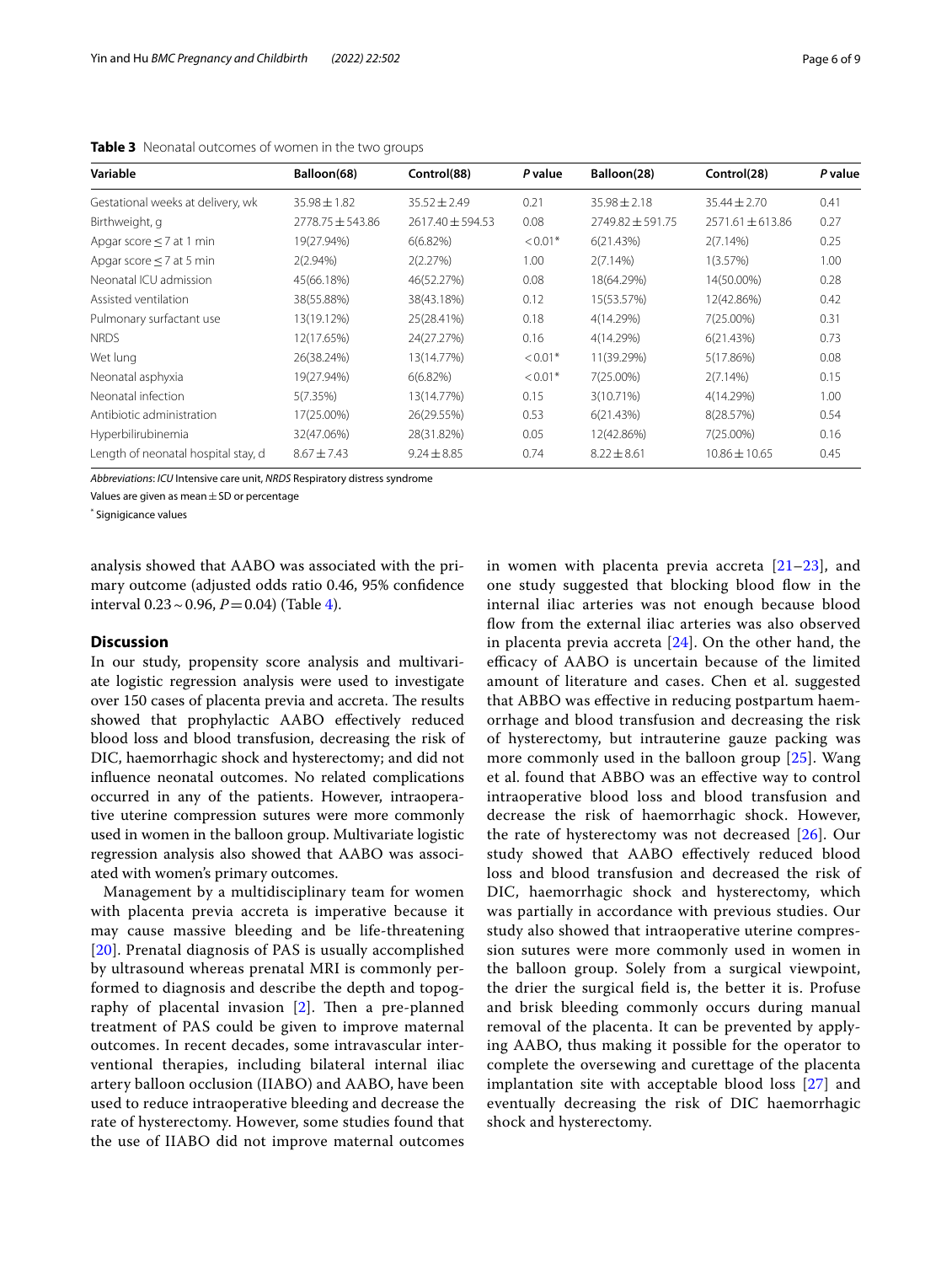| Variable                           | Univariate analysis     |           | Multivariate logistic analysis |           |  |
|------------------------------------|-------------------------|-----------|--------------------------------|-----------|--|
|                                    | OR (95% CI)             | P value   | OR (95% CI)                    | P value   |  |
| Maternal age, y                    | $1.02(0.94 \sim 1.10)$  | 0.69      | <b>NA</b>                      | <b>NA</b> |  |
| BMI at delivery, kg/m <sup>2</sup> | $1.06(0.96 \sim 1.16)$  | 0.24      | <b>NA</b>                      | <b>NA</b> |  |
| Gravidity                          |                         |           |                                |           |  |
| $\leq$ 3                           | $\mathbf{1}$            | Reference | <b>NA</b>                      | <b>NA</b> |  |
| $\geq 4$                           | $1.14(0.59 \sim 2.22)$  | 0.69      | <b>NA</b>                      | <b>NA</b> |  |
| Parity                             |                         |           |                                |           |  |
| $\leq$ 1                           | $\mathbf{1}$            | Reference | <b>NA</b>                      | <b>NA</b> |  |
| $\geq$ 2                           | $1.13(0.44 \sim 2.89)$  | 0.80      | <b>NA</b>                      | <b>NA</b> |  |
| Prior uterine curettage            |                         |           |                                |           |  |
| $\leq$ 2                           | $\mathbf{1}$            | Reference | <b>NA</b>                      | <b>NA</b> |  |
| $\geq$ 3                           | $1.22(0.54 \sim 2.72)$  | 0.64      | <b>NA</b>                      | <b>NA</b> |  |
| Prior cesarean delivery            |                         |           |                                |           |  |
| $\leq$ 1                           | $\mathbf{1}$            | Reference | <b>NA</b>                      | <b>NA</b> |  |
| $\geq$ 2                           | $1.35(0.52 \sim 3.53)$  | 0.54      | <b>NA</b>                      | <b>NA</b> |  |
| History of placenta previa         | $2.06(0.63 \sim 6.74)$  | 0.22      | <b>NA</b>                      | <b>NA</b> |  |
| History of postpartum hemorrhage   | $1.49(0.32 \sim 6.89)$  | 0.92      | <b>NA</b>                      | <b>NA</b> |  |
| Hypertensive disorders             | $0.97(0.23 \sim 4.04)$  | 1.00      | <b>NA</b>                      | <b>NA</b> |  |
| <b>Diabetes</b>                    | $0.83(0.32 \sim 2.16)$  | 0.70      | <b>NA</b>                      | <b>NA</b> |  |
| Anterior placenta                  | $1.16(0.52 \sim 2.60)$  | 0.72      | <b>NA</b>                      | <b>NA</b> |  |
| Degree of PAS                      |                         |           | $2.73(1.50 \sim 4.96)$         | $< 0.01*$ |  |
| Grade 1 (Placenta accreta)         | $\mathbf{1}$            | Reference |                                |           |  |
| Grade 2 (Placenta increta)         | $2.53(1.17 - 5.48)$     | 0.02      |                                |           |  |
| Grade 3 (Placenta percreta)        | $6.27(1.73 \sim 22.64)$ | $< 0.01*$ |                                |           |  |
| Preoperative level of hemoglobin   | $0.98(0.95 \sim 1.01)$  | 0.27      | <b>NA</b>                      | <b>NA</b> |  |
| Intra-aortic balloon occlusion     | $0.55(0.27 \sim 1.08)$  | 0.08      | $0.46(0.23 \sim 0.96)$         | 0.04      |  |

<span id="page-6-0"></span>**Table 4** Univariate and multivariate logistic analysis of the entire cohort for the primary outcome

*Abbreviations*: *BMI* Body mass index, *PAS* Placenta accreta spectrum

Primary outcome includes estimated blood loss ≥ 2.0L, massive transfusion and hysterectomy

\* Signifcance values

On the other hand, AABO is an invasive technique. It may cause complications, including initial vessel injury, arterial thrombosis, puncture point haematoma, ischaemic necrosis of the lower limbs, reperfusion injury of tissues and organs, acute renal failure and rarely artery rupture  $[10-12, 28]$  $[10-12, 28]$  $[10-12, 28]$  $[10-12, 28]$  $[10-12, 28]$ . It was reported that measurement of the abdominal aortic diameter before the intervention, clearance of the opening of the renal artery and control of the duration of balloon occlusion are essential for decreasing the risk of complications [[29](#page-8-8)]. In our study, the diameter of the abdominal aorta was measured by MRI before surgery to determine the appropriate size of the balloon catheter. Occlusion was maintained for 10 min at a time with an interval of 1 min during surgery. Eventually, no complications occurred in any of the patients. In addition, for short-term neonatal outcomes, the results showed no diference between the two groups. Additionally, minimising foetal radiation exposure was also a favourable aspect for this method. In our study, balloon insertion was performed rapidly by an experienced radiologist. The foetal radiation exposure dose was less than 20 mGy, far less than the standard dose of≤150 mGy recommended by the National Committee on Radiological Protection [\[30\]](#page-8-9).

Our study had some strengths. First, the number of cases was much larger than that in previous studies (usually no more than 100) to perform propensity score analysis to minimise the indication bias for the decision to use AABO based on the surgeon's discretion. In addition, the maternal and neonatal outcomes compared in our study were comprehensive. There were also some limitations of our study. This study was retrospectively designed in a single centre and lacked long-term followup. In the future, multicentre prospective investigations should be performed with more extended follow-up periods to provide accurate assessment and validation of the clinical efficacy of this method.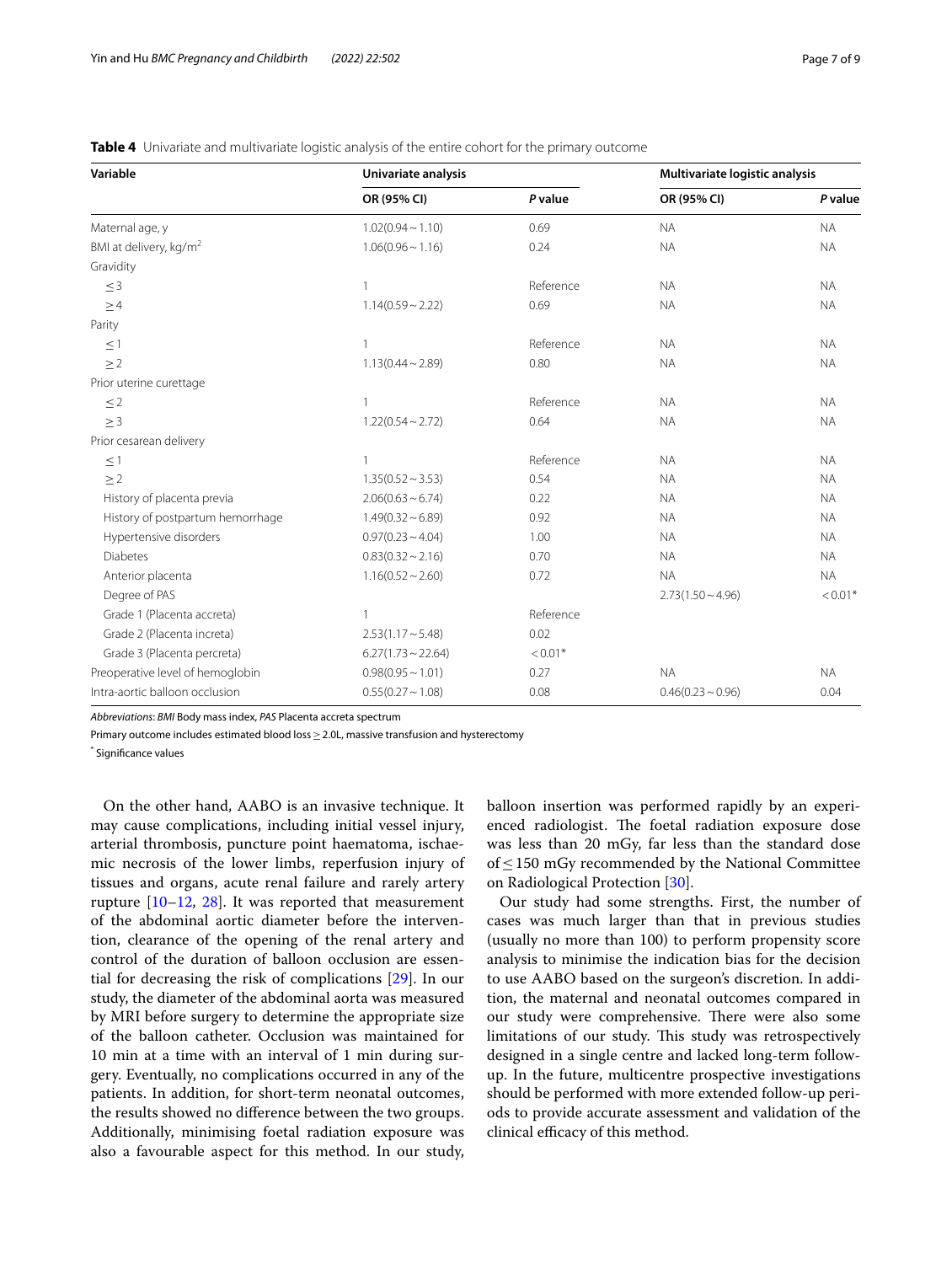# **Conclusion**

AABO was an efective and safe approach to improve maternal outcomes for patients with placenta previa accreta without increasing complications, and it does not cause harm to the newborn.

#### **Abbreviations**

PAS: Placenta accreta spectrum; AABO: Abdominal aortic balloon occlusion; EBL: Estimated blood loss; MRI: Magnetic resonance imaging; FIGO: International Federation of Gynecology and Obstetrics; PRBCs: Packed red blood cells; FFP: Fresh frozen plasma; DIC: Disseminated intravascular coagulation; NRDS: Neonatal respiratory distress syndrome; SD: Standard deviation; IIABO: Iliac artery balloon occlusion; BMI: Body mass index; ICU: Intensive care unit.

# **Supplementary Information**

The online version contains supplementary material available at [https://doi.](https://doi.org/10.1186/s12884-022-04837-2) [org/10.1186/s12884-022-04837-2](https://doi.org/10.1186/s12884-022-04837-2).

**Additional fle 1.**

## **Acknowledgements**

Not applicable.

#### **Authors' contributions**

Huifen Yin: Data collection, Data analysis, Manuscript writing. Rong Hu: Project development, Manuscript revising. The authors read and approved the fnal manuscript.

#### **Funding**

This study was funded by National Natural Science Foundation of China (grant number 81571460).

## **Availability of data and materials**

All data generated or analysed during this study are included in this published article and its supplementary information fles.

## **Declarations**

### **Ethics approval and consent to participate**

This study was approved by the Research Ethics Committee in the Obstetrics and Gynecology Hospital of Fudan University. All methods were performed in accordance with the relevant guidelines and regulations and we confrm that informed consent was obtained from all subjects. All women who received balloon catheter provided written informed consent and for all women in control group, written informed consent of cesarean delivery without prophylactic placement of balloon catheter was signed.

#### **Consent for publication**

Not applicable.

## **Competing interests**

The authors declare no competing interests.

Received: 10 January 2022 Accepted: 15 June 2022 Published online: 20 June 2022

#### **References**

- <span id="page-7-0"></span>1. Jha P, et al. Society of Abdominal Radiology (SAR) and European Society of Urogenital Radiology (ESUR) joint consensus statement for MR imaging of placenta accreta spectrum disorders. Eur Radiol. 2020;30(5):2604– 15. [https://doi.org/10.1007/s00330-019-06617-7.](https://doi.org/10.1007/s00330-019-06617-7)
- <span id="page-7-1"></span>2. Tinari S, Buca D, Cali G, Timor-Tritsch I, Palacios-Jaraquemada J, Rizzo G, et al. Risk factors, histopathology and diagnostic accuracy in posterior
- <span id="page-7-2"></span>3. Li N, Tian Y, Liu C, Qiao C. Feasibility of infrarenal abdominal aorta balloon occlusion in pernicious placenta previa coexisting with placenta accrete. Biomed Res Int. 2018;2018:1–6.<https://doi.org/10.1155/2018/4596189>.
- <span id="page-7-3"></span>4. American College of Obstetricians and Gynecologists, Society for Maternal-Fetal Medicine. Placenta accreta spectrum. Obstetric care consensus no. 7. American college of obstetricians and gynecologists. Obstet Gynecol. 2018;132(6):e259-75. [https://doi.org/10.1097/AOG.0000000000](https://doi.org/10.1097/AOG.0000000000002983) [002983.](https://doi.org/10.1097/AOG.0000000000002983)
- 5. Jauniaux ERM, et al. Placenta praevia and placenta accreta: diagnosis and management. Green-top guideline no 27a. BJOG. 2018;2018:e1-48. [https://doi.org/10.1111/1471-0528.15306.](https://doi.org/10.1111/1471-0528.15306)
- <span id="page-7-4"></span>6. Allen L, Jauniaux E, Hobson S, Papillon-Smith J, Belfort MA. FIGO consensus guidelines on placenta accreta spectrum disorders: nonconservative surgical management. Int J Gynaecol Obstet. 2018;140:281–90. [https://](https://doi.org/10.1002/ijgo.12409) [doi.org/10.1002/ijgo.12409](https://doi.org/10.1002/ijgo.12409).
- <span id="page-7-5"></span>7. Chen L, Wang X, Wang H, Li Q, Shan N, Qi H. Clinical evaluation of prophylactic abdominal aortic balloon occlusion in patients with placenta accreta: a systematic review and meta-analysis. BMC Pregnancy Childbirth. 2019;19(1):1–8.<https://doi.org/10.1186/s12884-019-2175-0>.
- 8. He Q, Li Y, Zhu M, Peng X, Liu X. Prophylactic abdominal aortic balloon occlusion in patients with pernicious placenta previa during cesarean section: a systematic review and meta-analysis from randomized controlled trials. Arch Gynecol Obstet. 2019;300(5):1131–45. [https://doi.org/](https://doi.org/10.1007/s00404-019-05297-4) [10.1007/s00404-019-05297-4](https://doi.org/10.1007/s00404-019-05297-4).
- <span id="page-7-6"></span>9. Qiu Z, Hu J, Wu J, Chen L. Prophylactic temporary abdominal aorta balloon occlusion in women with placenta previa accretism during late gestation. Medicine. 2017;96(46):e8681. [https://doi.org/10.1097/MD.](https://doi.org/10.1097/MD.0000000000008681) [0000000000008681](https://doi.org/10.1097/MD.0000000000008681).
- <span id="page-7-7"></span>10 Jerasimos B, et al. Preoperative intravascular balloon catheters and surgical outcomes in pregnancies complicated by placenta accreta: a management paradox. Am J Obstet Gynecol. 2012;207(3):216.e1-216.e5. <https://doi.org/10.1016/j.ajog.2012.06.007>.
- 11. Gagnon J, Boucher L, Kaufman I, Brown R, Moore A. Iliac artery rupture related to balloon insertion for placenta accreta causing maternal hemorrhage and neonatal compromise. Can J Anaesth. 2013;60(12):1212–7. [https://doi.org/10.1007/s12630-013-0038-0.](https://doi.org/10.1007/s12630-013-0038-0)
- <span id="page-7-8"></span>12. Peng Q, Zhang W. Rupture of multiple pseudoaneurysms as a rare complication of common iliac artery balloon occlusion in a patient with placenta accreta: a case report and review of literature. Medicine. 2018;97(12):e9896. [https://doi.org/10.1097/MD.0000000000009896.](https://doi.org/10.1097/MD.0000000000009896)
- <span id="page-7-9"></span>13. Jauniaux E, Collins SL, Jurkovic D, Burton GJ. Accreta placentation: a systematic review of prenatal ultrasound imaging and grading of villous invasiveness. Am J Obstet Gynecol. 2016;215(6):712–21. [https://doi.org/](https://doi.org/10.1016/j.ajog.2016.07.044) [10.1016/j.ajog.2016.07.044](https://doi.org/10.1016/j.ajog.2016.07.044).
- 14. Collins SL, Ashcroft A, Braun T, Calda P, Langhoff-Roos J, Morel O, et al. Proposal for standardized ultrasound descriptors of abnormally invasive placenta (AIP). Ultrasound Obstet Gynecol. 2016;47(3):271–5. [https://doi.](https://doi.org/10.1002/uog.14952) [org/10.1002/uog.14952](https://doi.org/10.1002/uog.14952).
- <span id="page-7-10"></span>15. Bhide A, Sebire N, Abuhamad A, Acharya G, Silver R. Morbidly adherent placenta: the need for standardization. Ultrasound Obstet Gynecol. 2017;49(5):559–63. <https://doi.org/10.1002/uog.17417>.
- <span id="page-7-11"></span>16. Ueno Y, Kitajima K, Kawakami F, Maeda T, Suenaga Y, Takahashi S, et al. Novel MRI fnding for diagnosis of invasive placenta praevia: evaluation of fndings for 65 patients using clinical and histopathological correlations. Eur Radiol. 2014;24(4):881–8. [https://doi.org/10.1007/s00330-013-3076-7.](https://doi.org/10.1007/s00330-013-3076-7)
- 17. Valentini AL, Gui B, Ninivaggi V, Micco M, Giuliani M, Russo L, et al. The morbidly adherent placenta: when and what association of signs can improve MRI diagnosis? Our experience Diagn Interv Radiol. 2017;23(3):180–6.<https://doi.org/10.5152/dir.2017.16275>.
- <span id="page-7-12"></span>18. Kilcoyne A, Shenoy-Bhangle AS, Roberts DJ, Sisodia RC, Gervais DA, Lee SI. MRI of placenta accreta, placenta increta, and placenta percreta: pearls and pitfalls. AJR Am J Roentgenol. 2017;208(1):214–21. [https://doi.org/10.](https://doi.org/10.2214/AJR.16.16281) [2214/AJR.16.16281](https://doi.org/10.2214/AJR.16.16281).
- <span id="page-7-13"></span>19. Jauniaux E, Ayres-de-Campos D, Langhoff-Roos J, Fox KA, Collins S, et al. FIGO classifcation for the clinical diagnosis of placenta accreta spectrum disorders. Int J Gynaecol Obstet. 2019;146(1):20–4. [https://doi.org/10.](https://doi.org/10.1002/ijgo.12761) [1002/ijgo.12761.](https://doi.org/10.1002/ijgo.12761)